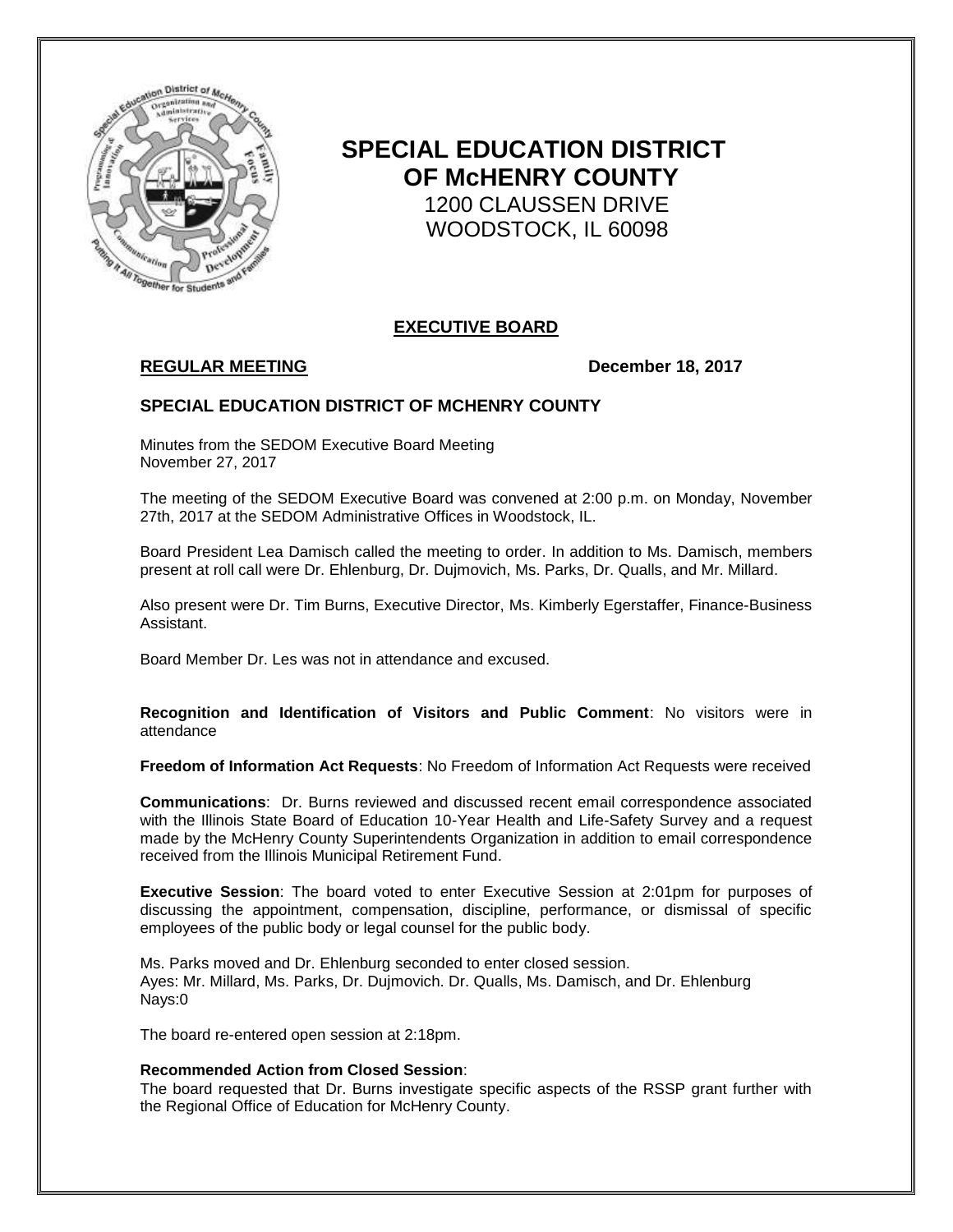#### **Celebrations:**

The SEDOM professional learning community took a moment to celebrate and thank the service of the SEDOM Executive Board in accordance with the November 15<sup>th</sup> celebration of School Board Members Day.

#### **Committee of the Whole**:

Dr. Burns discussed the recent Committee of the Whole meeting held at 1:30pm on 11-27-17.

Dr. Burns gave an update on the Knaack and Student Assistance Fund Processes and revisions made to the applications.

Dr. Burns discussed an upcoming meeting to focus on the transition to an eleven-member special education cooperative. The board displayed a preference for this meeting to occur on the evening of 1-25-18 at 6:00pm. The board discussed and felt that this meeting should adhere to the requirements of the O.M.A. since three or more board members were interested in attending.

Dr. Burns discussed recent correspondence from the I.M.R.F. which indicated a delay in the previous timeline established by the I.M.R.F. regarding the distribution of liabilities.

Dr. Burns discussed recent correspondence regarding the status of the SEDOM 10 Year Health and Life Safety Survey. ISBE had previously asked Dr. Burns via the IWAS system to ensure that all member districts approved the survey within IWAS. Numerous questions were asked regarding this process which further led to the McHenry County Superintendents Organization requesting a legal opinion on this subject. At present SEDOM Legal Counsel has been unable to determine a legal basis for SEDOM member districts having been required to approve the survey and has requested further conversation with the ISBE Legal Department.

Dr. Burns discussed a fourth-coming resolution authorizing the honorable dismissal of a noncertified support staff member.

Dr. Burns discussed recent developments within the Evidenced Based Funding Model including a newly established "one time" process for member districts to request changes in the allocation to the base funding minimum which would need to be completed prior to December 31 $\mathrm{^{st}}$ . Dr. Burns reviewed with the board three potential situations for which a request for re-allocation could possibly be made however he did acknowledge that further information was needed to properly consider such requests. The Board discussed the three potential situations and further discussion revealed that the three situations discussed no longer met the criteria for consideration of re-allocation primarily because of past billing practices associated with the personnel reimbursement.

Dr. Burns discussed that the School Association for Special Education in DuPage County (SASED) was no longer able to be the fiscal agent for the Surrogate Parent Training Grant and that ISBE would be accepting RFP's to become the next fiscal agent of this grant. The Board granted Dr. Burns permission to explore this grant further.

#### **Recommended Action from Committee of the Whole**: None

#### **Consent Agenda:**

Ms. Parks moved Ms. Dr. Dujmovich seconded to approve the consent agenda items listed below:

Ayes: Mr. Millard, Ms. Parks, Dr. Dujmovich, Dr. Qualls, Ms. Damisch, and Dr. Ehlenburg Nayes:0

- Approval of the minutes from the 10-23-17 Executive Board Meeting and subsequent closed session,
- October Financial Reports
- November Bills